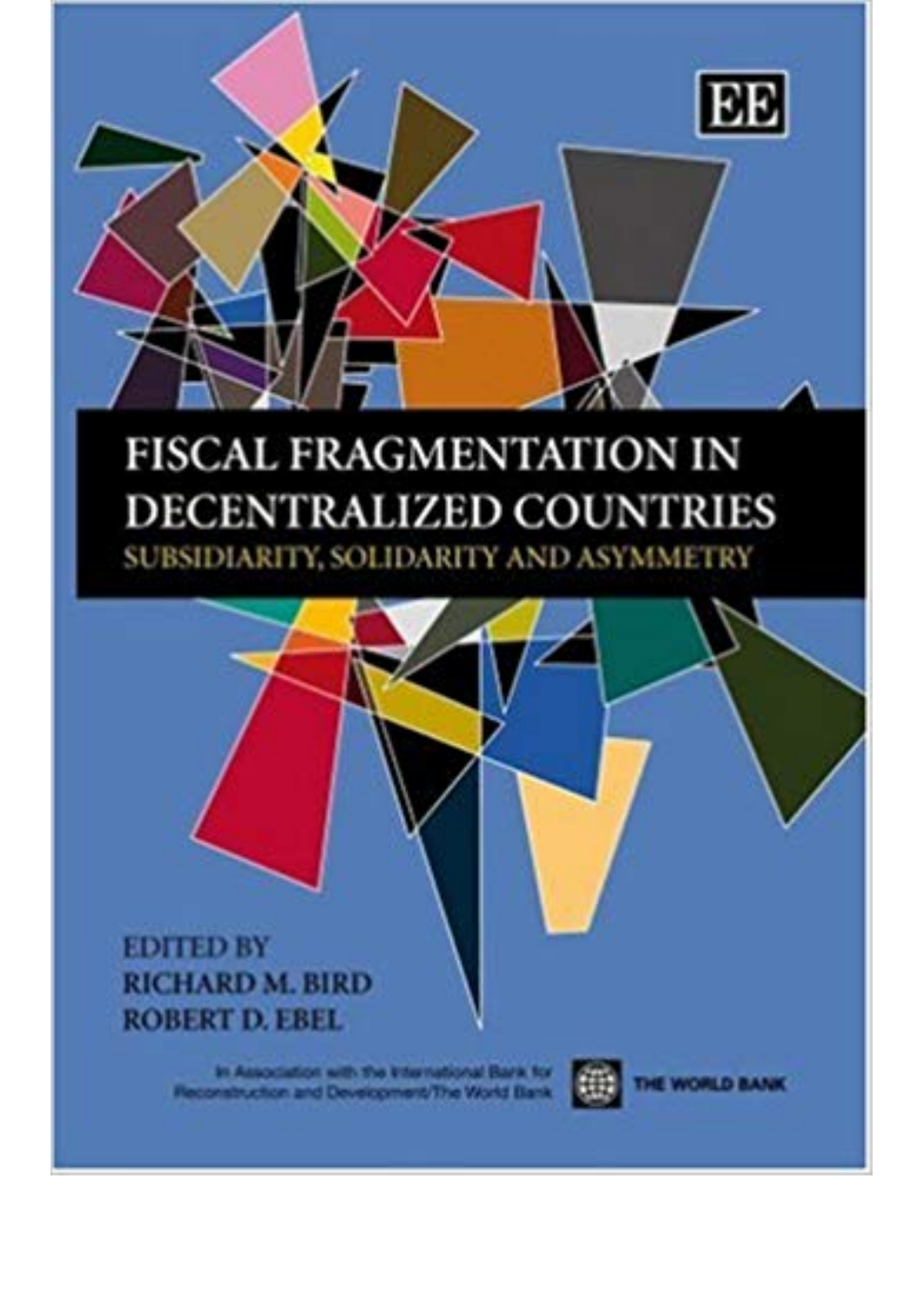*Richard M. Bird and*

**Fiscal Fragmentationi in Decentralized Countries: Subsidiarity, Solidarity and Asymmetry**

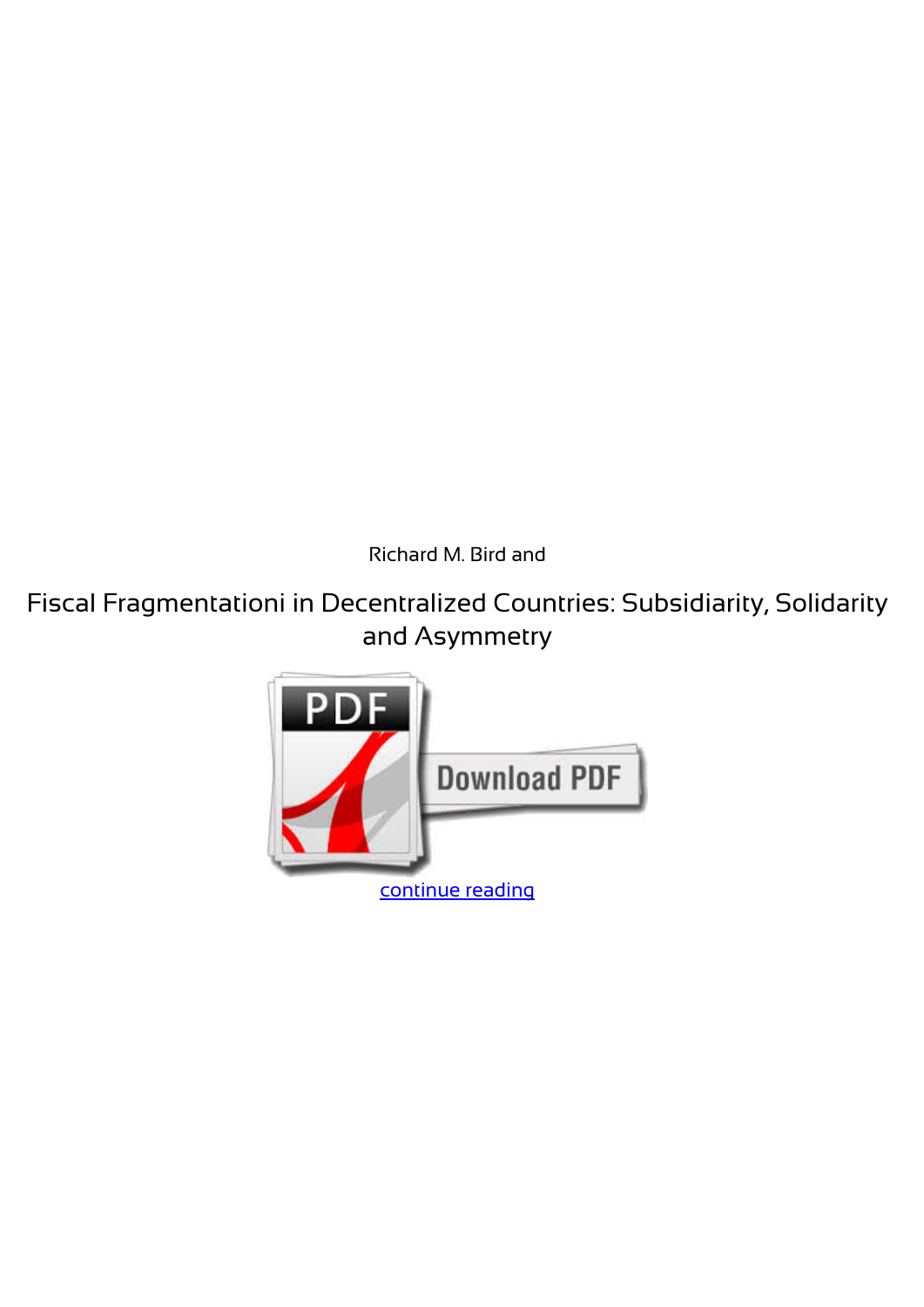Most countries, developed and developing, are fiscally decentralized with regional and regional governments of varying importance. This is actually the first detailed thought of the hyperlink between asymmetry and intergovernmental financing, and also the first detailed study of how asymmetrical fiscal plans work in practice in a variety of different countries. Through a series of case studies, the countries of Belgium, Bosnia and Herzegovina, Canada, China, Germany, India, Indonesia, the Philippines, Russia, Spain and Switzerland are examined with an eye to how their general public finances are structured and how these plans act to market equilibrium or turmoil in the nation state. In particular, the nation's ability to cope with adjustments created by decentralization is certainly explored. This reserve considers how fiscal arrangements may strengthen or weaken national solidarity and the efficiency with which public services are provided. In many of these countries, some of these sub-nationwide governments differ considerably from others in terms of wealth, ethnic, religious, or linguistic composition. Policy analysts worried about intergovernmental financing and/or political legitimacy issues will see this synthesis of curiosity, as will readers worried about the public plan of the numerous fiscally fragmented countries profiled here.



[continue reading](http://bit.ly/2Tge8Fv)